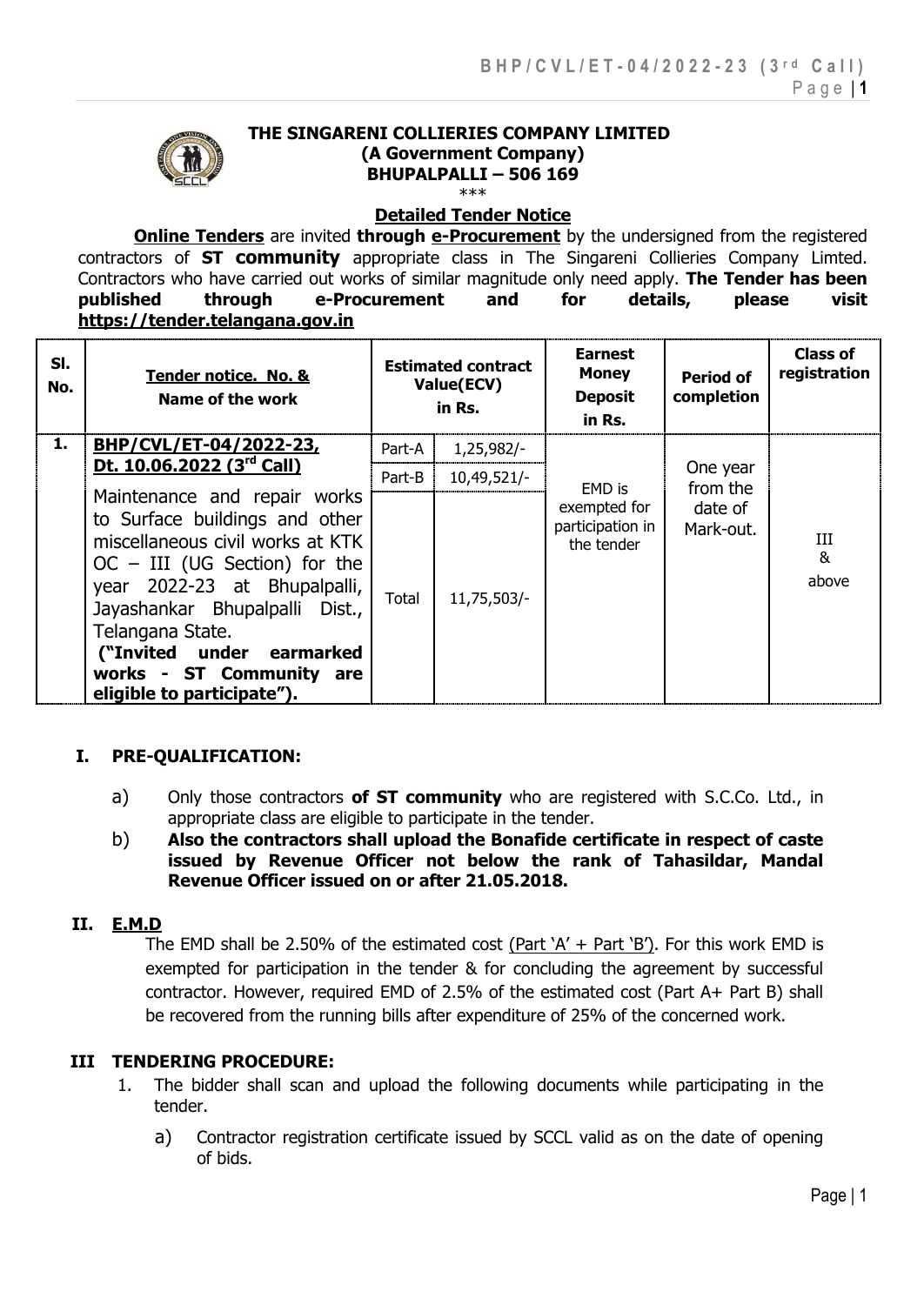- b) The successful tenderer shall submit copy of GST registration certificate /PAN card at the time of concluding agreement.
- c) **The contractors shall upload the Bonafideness in respect of ST Community shall be considered based on the caste certificate issued by Revenue Officer not below the rank of Tahasildar, Mandal Revenue Officer issued on or after 21.05.2018.**.
- 2. The Price Bid is provided in 2 parts.

**Part 'A'** contains Schedule of quantities and rates for Cement & Steel to be issued by SCCL on Sale Invoice. Bidder is not allowed to quote for this and hence not uploaded on e-procurement.

Bidders are requested to go through special clauses provided in Part 'A'

**Part 'B'** contains schedule of quantities and rates for other construction items and uploaded on e-procurement to enable the bidders to quote their uniform percentage on this.

## 3. **The ceiling of tender premium shall be 5% for Part 'B'.**

4. The price bids of the bidders who have submitted the above documents will be opened on the specified date. In case of extension of the date of opening of bids, suitable corrigendum will be published in the e-procurement platform.

## 5. **Dates for submission / opening of bids:**

(a) Tender documents can be down loaded from **07.00 P.M**. on **15.06.2022.** 

- (b) Last date for Submission of Bids is **29.06.2022 up to 4.00 P.M.**
- (c) The **Price Bids** will be opened **at 5.00 P.M. on 29.06.2022**, at the Office of **Dy.G.M(Civil)/BHP**
- 6. The Tenderer has to keep his tender valid for **120 days** from the date of opening of price bids.
- 7. The successful tenderer shall submit self attested copy of PAN card at the time of concluding the agreement.

## **IV. OTHER INFORMATION TO THE BIDDER:**

### 1. **Submission of hard copies of the documents & original E.M.D. instruments:**

The Department will notify the successful bidder for submission of hard copies of registration certificate and Bonafide **certificate in respect of ST community** uploaded at time of bidding.

Further, the EMD of 2½ % so recovered from the running bills towards performance of contract is to be kept valid for a period as given below: (i.e., period of completion plus defect liability period plus 3 months).

### **For NIT No. BHP/CVL/ET-04/2022-23 Fifteen months (i.e., Period of completion Plus**

### **Defect Liability Period Plus 3 months).**

2. If any successful bidder fails to submit the above within the stipulated time, they will be suspended from participating in the tenders on e procurement for a period of **three years.**